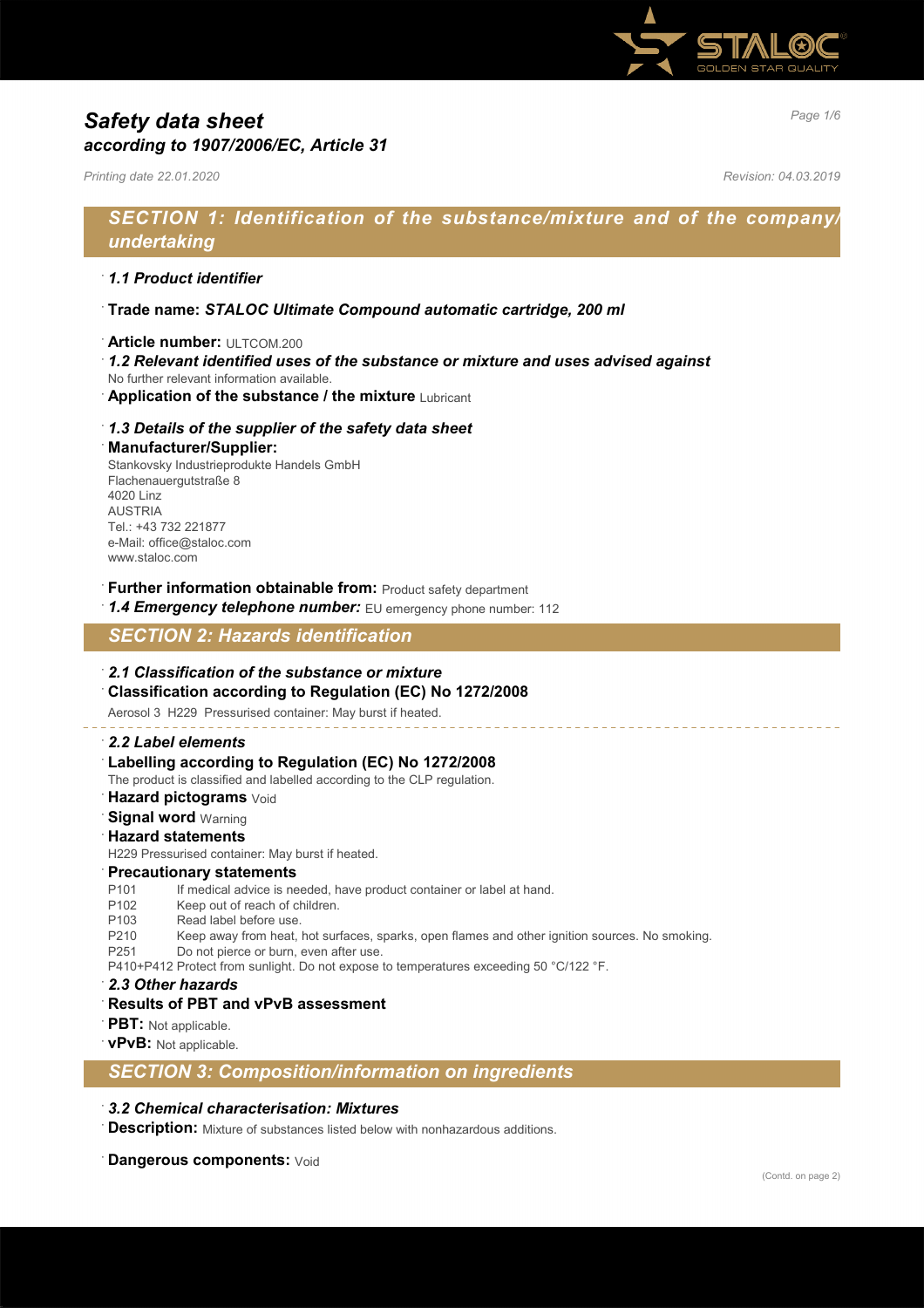

# *Page 2/6 Safety data sheet according to 1907/2006/EC, Article 31*

*Printing date 22.01.2020 Revision: 04.03.2019*

### *Trade name: STALOC Ultimate Compound automatic cartridge, 200 ml*

(Contd. of page 1)

· **Additional information:** For the wording of the listed hazard phrases refer to section 16.

## *SECTION 4: First aid measures*

- · *4.1 Description of first aid measures*
- After inhalation: Supply fresh air; consult doctor in case of complaints.
- **After skin contact:** Generally the product does not irritate the skin.
- · **After eye contact:** Rinse opened eye for several minutes under running water.
- After swallowing: If symptoms persist consult doctor.
- 4.2 Most important symptoms and effects, both acute and delayed No further relevant information available.
- · *4.3 Indication of any immediate medical attention and special treatment needed*
- No further relevant information available.

## *SECTION 5: Firefighting measures*

- · *5.1 Extinguishing media*
- Suitable extinguishing agents: Use fire extinguishing methods suitable to surrounding conditions.
- **5.2 Special hazards arising from the substance or mixture** No further relevant information available.
- · *5.3 Advice for firefighters*
- · **Protective equipment:** No special measures required.

### *SECTION 6: Accidental release measures*

- · *6.1 Personal precautions, protective equipment and emergency procedures* Wear protective equipment. Keep unprotected persons away.
- · *6.2 Environmental precautions:* No special measures required.
- 6.3 Methods and material for containment and cleaning up: Ensure adequate ventilation.
- · *6.4 Reference to other sections*
- See Section 7 for information on safe handling.

See Section 8 for information on personal protection equipment.

See Section 13 for disposal information.

## *SECTION 7: Handling and storage*

- · *7.1 Precautions for safe handling* No special precautions are necessary if used correctly.
- · **Information about fire and explosion protection:** Keep ignition sources away Do not smoke.
- · *7.2 Conditions for safe storage, including any incompatibilities* · **Storage:**
- · **Requirements to be met by storerooms and receptacles:**
- Observe official regulations on storing packagings with pressurised containers.
- **Information about storage in one common storage facility:** Not required.
- **Further information about storage conditions:** Keep container tightly sealed.
- 7.3 Specific end use(s) No further relevant information available.

## *SECTION 8: Exposure controls/personal protection*

- · **Additional information about design of technical facilities:** No further data; see item 7.
- · *8.1 Control parameters*
- · **Ingredients with limit values that require monitoring at the workplace:**
- The product does not contain any relevant quantities of materials with critical values that have to be monitored at the workplace.
- Additional information: The lists valid during the making were used as basis.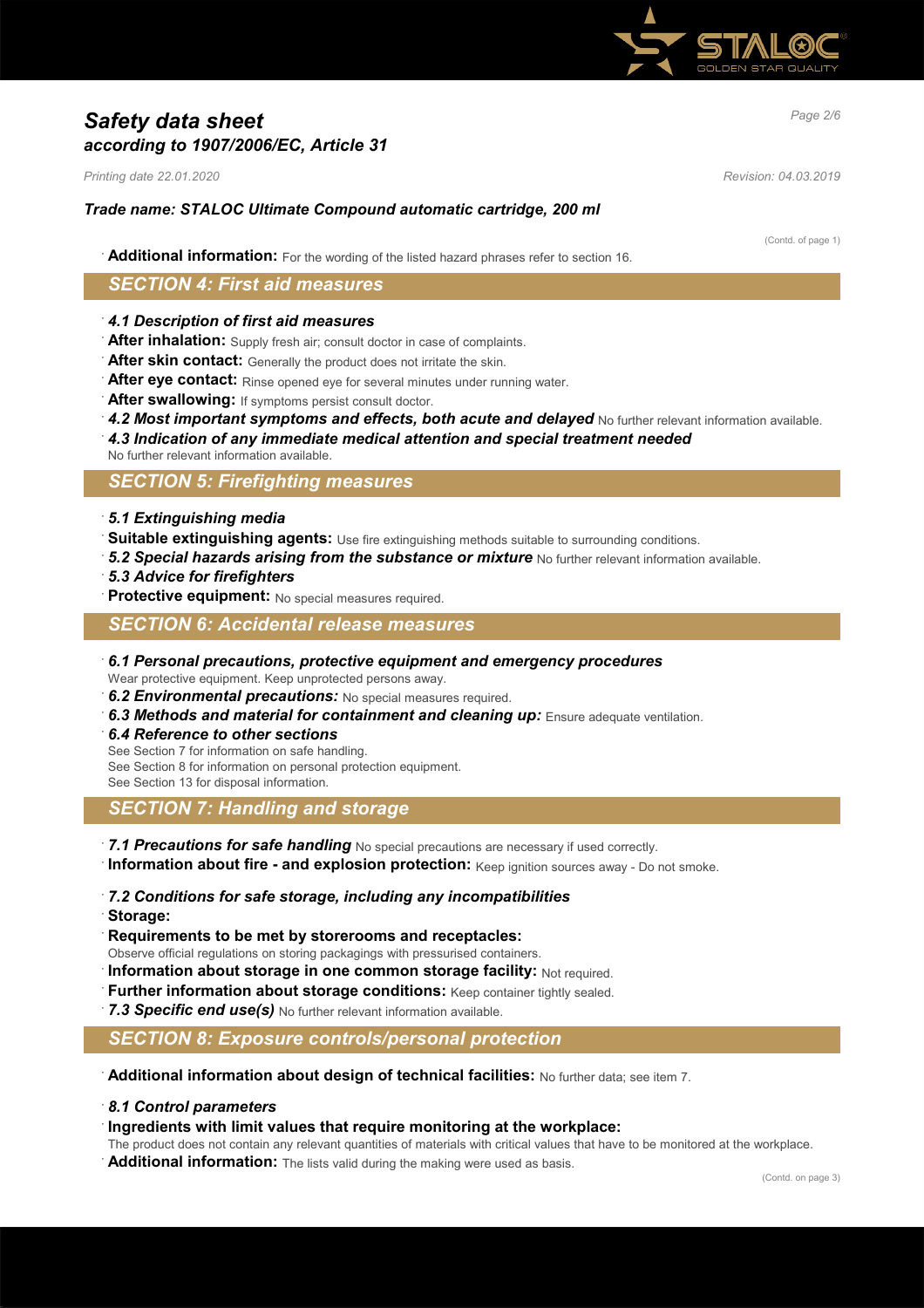

# *Page 3/6 Safety data sheet according to 1907/2006/EC, Article 31*

*Printing date 22.01.2020 Revision: 04.03.2019*

## *Trade name: STALOC Ultimate Compound automatic cartridge, 200 ml*

(Contd. of page 2)

· *8.2 Exposure controls*

### · **Personal protective equipment:**

- · **General protective and hygienic measures:** Wash hands before breaks and at the end of work.
- **Respiratory protection: Not required.**

#### · **Protection of hands:**

The glove material has to be impermeable and resistant to the product/ the substance/ the preparation. Due to missing tests no recommendation to the glove material can be given for the product/ the preparation/ the chemical mixture. Selection of the glove material on consideration of the penetration times, rates of diffusion and the degradation

#### · **Material of gloves**

The selection of the suitable gloves does not only depend on the material, but also on further marks of quality and varies from manufacturer to manufacturer. As the product is a preparation of several substances, the resistance of the glove material can not be calculated in advance and has therefore to be checked prior to the application.

· **Penetration time of glove material**

The exact break through time has to be found out by the manufacturer of the protective gloves and has to be observed.

**Eye protection: Not required.** 

*SECTION 9: Physical and chemical properties*

| 9.1 Information on basic physical and chemical properties<br><b>General Information</b> |                                   |  |
|-----------------------------------------------------------------------------------------|-----------------------------------|--|
| Appearance:<br>Form:                                                                    |                                   |  |
| Colour:                                                                                 | Pasty                             |  |
| Odour:                                                                                  | Whitish                           |  |
|                                                                                         | Characteristic                    |  |
| <b>Odour threshold:</b>                                                                 | Not determined.                   |  |
| pH-value:                                                                               | Not determined.                   |  |
| <b>Change in condition</b>                                                              |                                   |  |
| <b>Melting point/freezing point:</b>                                                    | Undetermined.                     |  |
| Initial boiling point and boiling range: Not applicable, as aerosol.                    |                                   |  |
| <b>Flash point:</b>                                                                     | 275 °C                            |  |
| Flammability (solid, gas):                                                              | Not applicable.                   |  |
| <b>Decomposition temperature:</b>                                                       | Not determined.                   |  |
| Auto-ignition temperature:                                                              | Product is not selfigniting.      |  |
| <b>Explosive properties:</b>                                                            | Not determined.                   |  |
| <b>Explosion limits:</b>                                                                |                                   |  |
| Lower:                                                                                  | Not determined.                   |  |
| <b>Upper:</b>                                                                           | Not determined.                   |  |
| Vapour pressure:                                                                        | Not determined.                   |  |
| Density at 20 °C:                                                                       | $1.26$ g/cm <sup>3</sup>          |  |
| <b>Relative density</b>                                                                 | Not determined.                   |  |
| <b>Vapour density</b>                                                                   | Not determined.                   |  |
| <b>Evaporation rate</b>                                                                 | Not applicable.                   |  |
| Solubility in / Miscibility with                                                        |                                   |  |
| water:                                                                                  | Not miscible or difficult to mix. |  |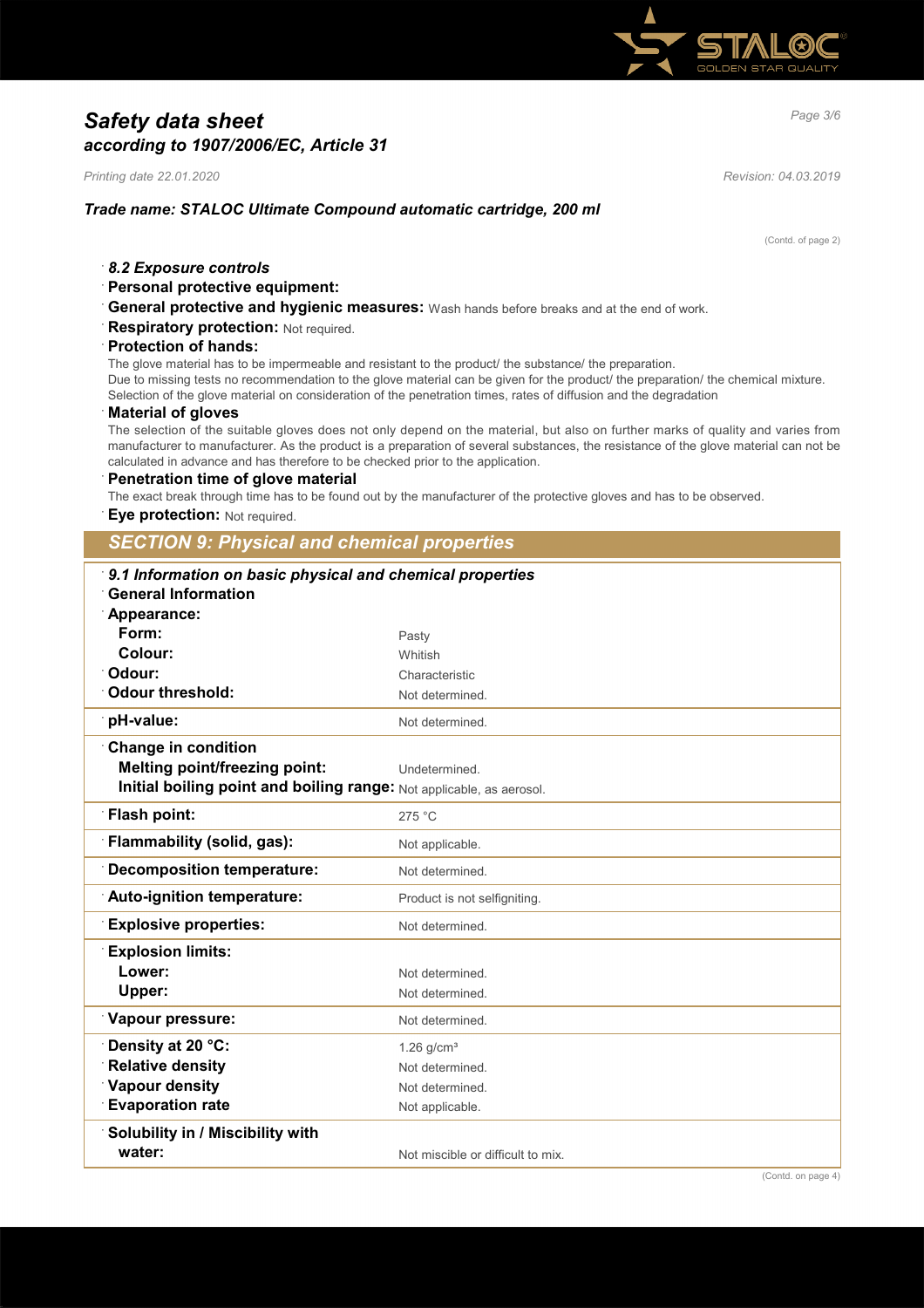

# *Page 4/6 Safety data sheet according to 1907/2006/EC, Article 31*

*Printing date 22.01.2020 Revision: 04.03.2019*

## *Trade name: STALOC Ultimate Compound automatic cartridge, 200 ml*

(Contd. of page 3)

| Partition coefficient: n-octanol/water: | Not determined                             |
|-----------------------------------------|--------------------------------------------|
| Viscosity:                              |                                            |
| Dynamic:                                | Not determined                             |
| Kinematic:                              | Not determined.                            |
| <b>Solvent content:</b>                 |                                            |
| Solids content:                         | $100.0 \%$                                 |
| 9.2 Other information                   | No further relevant information available. |

## *SECTION 10: Stability and reactivity*

· *10.1 Reactivity* No further relevant information available.

- · *10.2 Chemical stability*
- · **Thermal decomposition / conditions to be avoided:** No decomposition if used according to specifications.
- · *10.3 Possibility of hazardous reactions* No dangerous reactions known.
- · *10.4 Conditions to avoid* No further relevant information available.
- · *10.5 Incompatible materials:* No further relevant information available.
- · *10.6 Hazardous decomposition products:* No dangerous decomposition products known.

## *SECTION 11: Toxicological information*

- · *11.1 Information on toxicological effects*
- · **Acute toxicity** Based on available data, the classification criteria are not met.
- · **Primary irritant effect:**
- **Skin corrosion/irritation** Based on available data, the classification criteria are not met.
- Serious eye damage/irritation Based on available data, the classification criteria are not met.
- **Respiratory or skin sensitisation** Based on available data, the classification criteria are not met.
- · **CMR effects (carcinogenity, mutagenicity and toxicity for reproduction)**
- **Germ cell mutagenicity** Based on available data, the classification criteria are not met.
- **Carcinogenicity** Based on available data, the classification criteria are not met.
- Reproductive toxicity Based on available data, the classification criteria are not met.
- **STOT-single exposure** Based on available data, the classification criteria are not met.
- **STOT-repeated exposure** Based on available data, the classification criteria are not met.

Aspiration hazard Based on available data, the classification criteria are not met.

## *SECTION 12: Ecological information*

- · *12.1 Toxicity*
- · **Aquatic toxicity:** No further relevant information available.
- · *12.2 Persistence and degradability* No further relevant information available.
- · *12.3 Bioaccumulative potential* No further relevant information available.
- · *12.4 Mobility in soil* No further relevant information available.
- · **Additional ecological information:**
- · **General notes:** Not hazardous for water.
- · *12.5 Results of PBT and vPvB assessment*
- · **PBT:** Not applicable.
- · **vPvB:** Not applicable.
- · *12.6 Other adverse effects* No further relevant information available.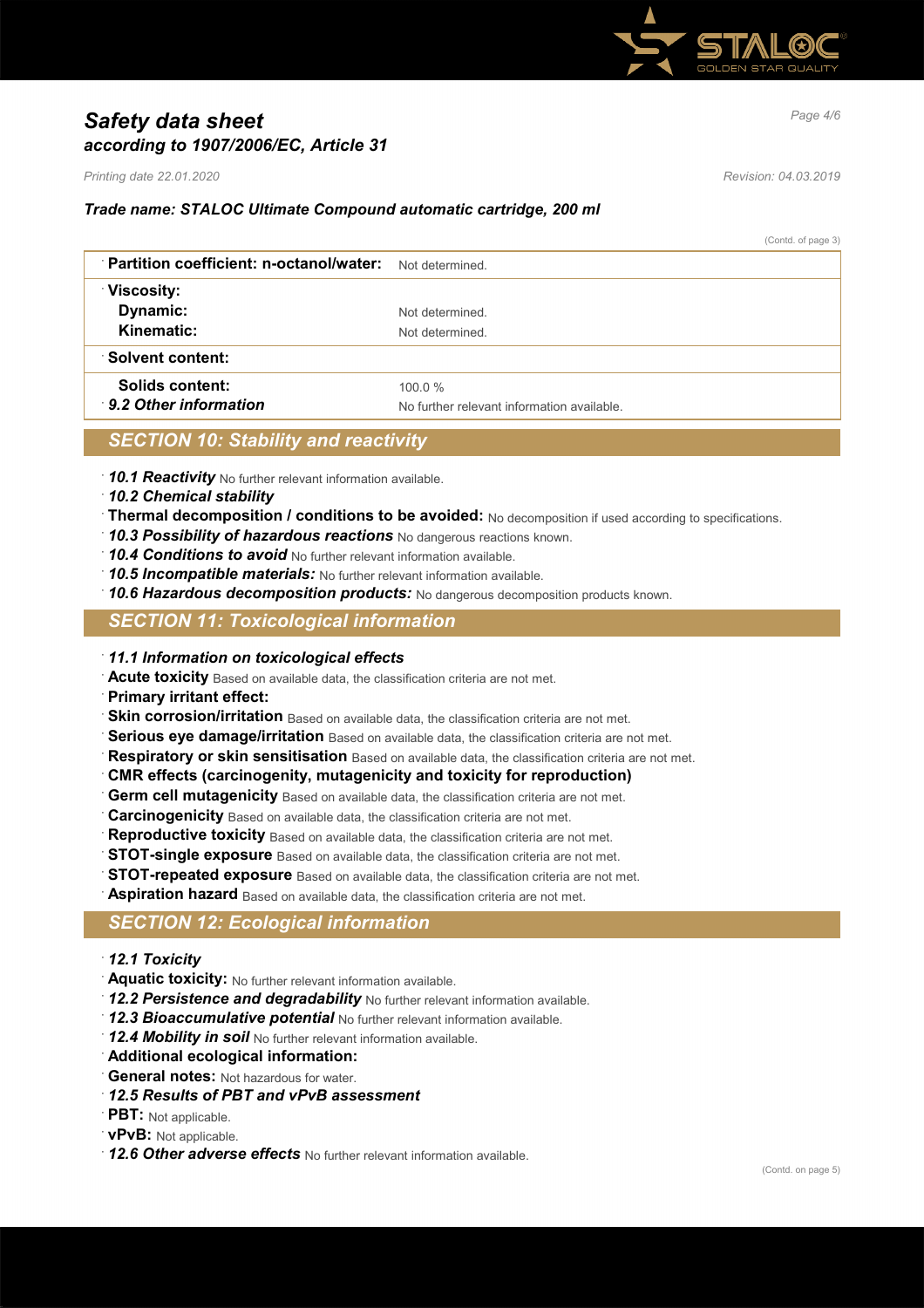

# *Page 5/6 Safety data sheet according to 1907/2006/EC, Article 31*

*Printing date 22.01.2020 Revision: 04.03.2019*

## *Trade name: STALOC Ultimate Compound automatic cartridge, 200 ml*

(Contd. of page 4)

# *SECTION 13: Disposal considerations*

### · *13.1 Waste treatment methods*

· **Recommendation** Must not be disposed together with household garbage. Do not allow product to reach sewage system.

#### · **Uncleaned packaging:**

· **Recommendation:** Disposal must be made according to official regulations.

| <b>SECTION 14: Transport information</b>                                                                |                                                                                                                                                                                                                                                                    |
|---------------------------------------------------------------------------------------------------------|--------------------------------------------------------------------------------------------------------------------------------------------------------------------------------------------------------------------------------------------------------------------|
| $14.1$ UN-Number<br><b>ADR, IMDG, IATA</b>                                                              | <b>UN1950</b>                                                                                                                                                                                                                                                      |
| 14.2 UN proper shipping name<br><b>ADR</b><br><b>IMDG</b><br><b>NATA</b>                                | 1950 AEROSOLS<br><b>AEROSOLS</b><br>AEROSOLS, non-flammable                                                                                                                                                                                                        |
| 14.3 Transport hazard class(es)<br><b>ADR</b>                                                           |                                                                                                                                                                                                                                                                    |
| <b>Class</b><br>Label                                                                                   | 2 5A Gases.<br>2.2                                                                                                                                                                                                                                                 |
| <b>IMDG, IATA</b>                                                                                       |                                                                                                                                                                                                                                                                    |
| <b>Class</b><br>Label                                                                                   | 2.2<br>2.2                                                                                                                                                                                                                                                         |
| 14.4 Packing group<br><b>ADR, IMDG, IATA</b>                                                            | not regulated                                                                                                                                                                                                                                                      |
| 14.5 Environmental hazards:                                                                             | Not applicable.                                                                                                                                                                                                                                                    |
| 14.6 Special precautions for user<br>Danger code (Kemler):<br><b>EMS Number:</b><br><b>Stowage Code</b> | Warning: Gases.<br>$F-D$ , S-U<br>SW1 Protected from sources of heat.<br>SW22 For AEROSOLS with a maximum capacity of 1 litre: Category<br>A. For AEROSOLS with a capacity above 1 litre: Category B. For<br>WASTE AEROSOLS: Category C, Clear of living quarters. |

(Contd. on page 6)